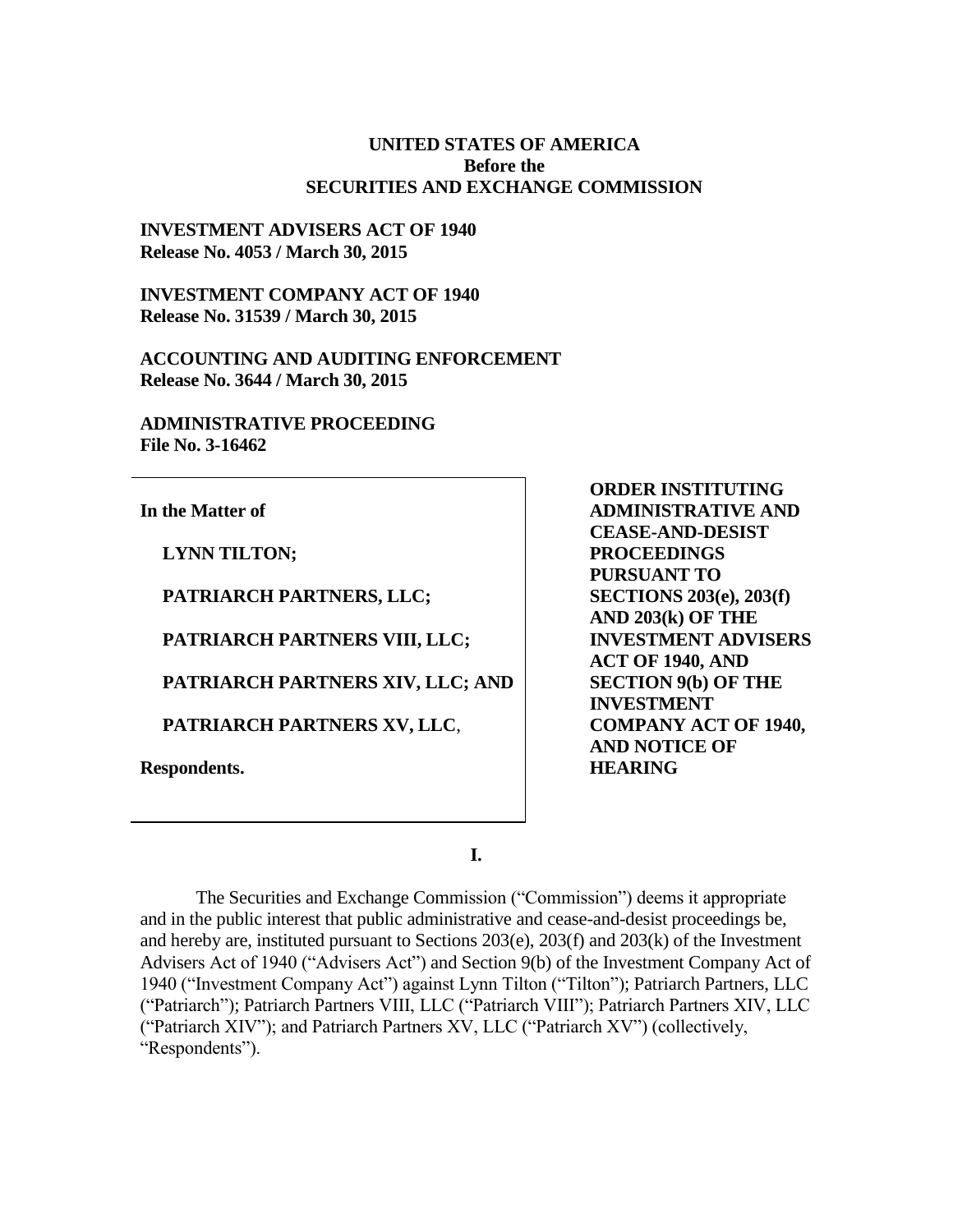After an investigation, the Division of Enforcement alleges that:

## **A. SUMMARY**

1. Since 2003, Respondents have defrauded three Collateralized Loan Obligation ("CLO") funds they manage and these funds' investors by providing false and misleading information, and engaging in a deceptive scheme, practice and course of business, relating to the values they reported for these funds' assets. Lynn Tilton, who controls and makes relevant decisions on behalf of each of the Respondents, is responsible for all of these violations.

2. The three CLO funds, collectively known as the "Zohar Funds," raised more than \$2.5 billion from investors and used these investments to make loans to distressed companies. These loans to distressed companies are the primary assets of the Zohar Funds. However, many of the distressed companies have performed poorly and have not made interest payments, or have made only partial payments, to the Funds over several years.

3. As required under the relevant deal documents, through the trustee, Tilton's entities regularly provide information to the Funds and their investors about the performance of the Funds. This information includes valuation categorizations of the Funds' assets and financial statements purportedly reflecting the financial position of each Fund.

4. Despite the poor performance of many of the Funds' assets, Tilton has intentionally and consistently directed that nearly all valuations of these assets be reported as unchanged from their valuations at the time the assets were originated.

5. These actions are inconsistent with the categorization methodology set forth in documents governing the Funds. This methodology turns on, among other factors, whether a distressed company has timely made interest payments to the Funds. Instead of applying this methodology, Tilton instead substitutes her own, independent discretion when categorizing the Funds' investments. At Tilton's direction, Respondents will not assign a lower valuation category to an asset unless and until Tilton subjectively decides to stop "supporting" the distressed company.

6. If Respondents had applied the categorization methodology set forth in the documents, certain valuation ratio tests derived from the categorizations would have failed by at least 2009. As a result, based on other provisions in the documents, management fees and other payments to Tilton and her entities would have been reduced by almost \$200 million, and investors would have gained more control over the Funds' activities, among other consequences. By applying her own discretion rather than the valuation methodology set forth in the governing documents, Tilton has avoided these consequences and taken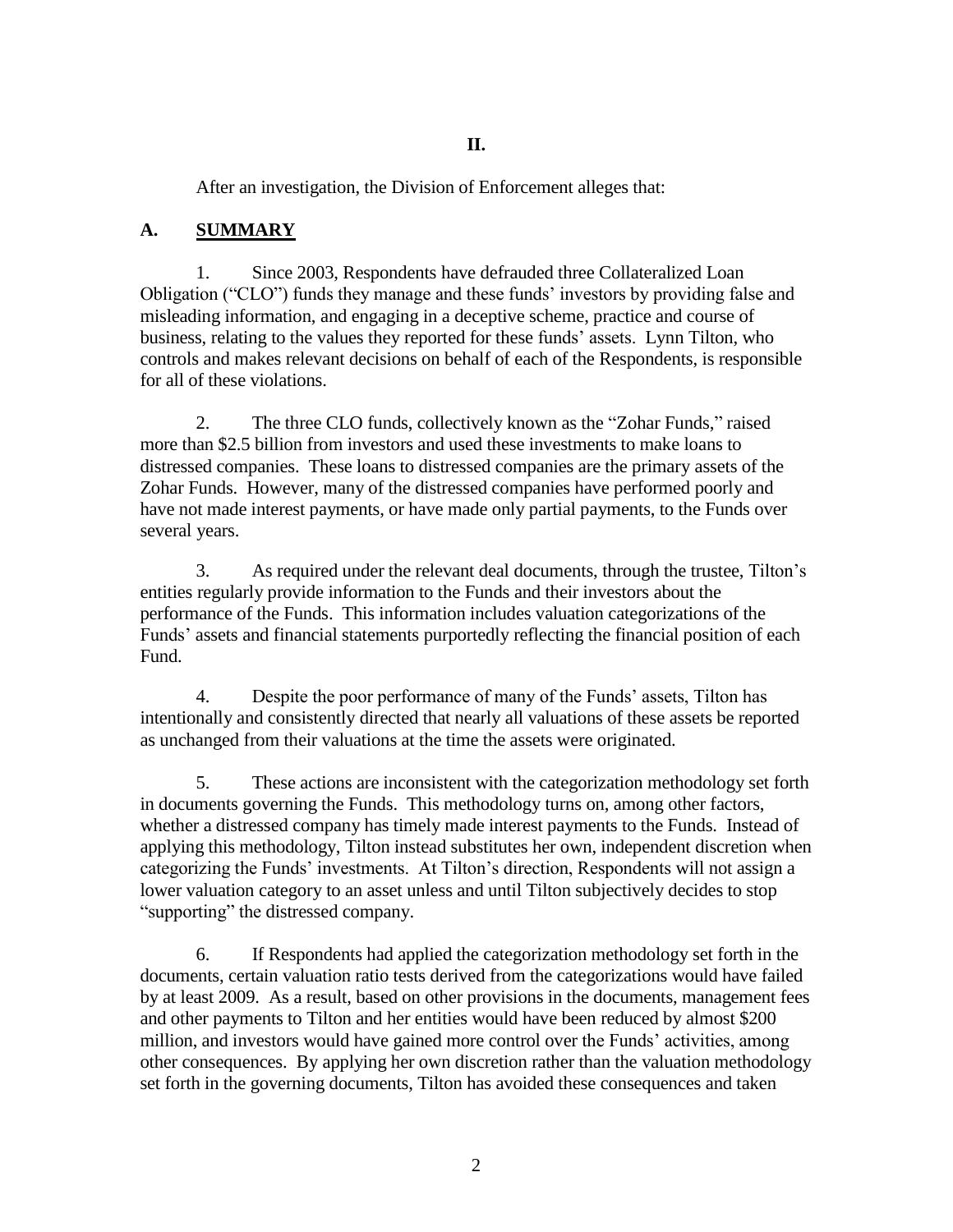excessive fees from the Funds. As a result, Respondents' practices were inconsistent with disclosures and created a clear conflict of interest.

7. Respondents also prepare quarterly financial statements for the Funds, which are provided to investors. These financial statements include disclosures about the Funds' loan impairment policy and portfolio fair value. Tilton certifies these financial statements and represents that they are prepared in conformity with generally accepted accounting principles ("GAAP").

8. However, contrary to these statements, Respondents do not prepare the financial statements in conformity with GAAP. Significantly, rather than applying a GAAP-compliant impairment methodology, Respondents impair assets only when Tilton decides to withdraw support for a distressed company. This approach mirrors the discretionary approach Tilton uses to categorize assets and does not conform with GAAP. It is also inconsistent with other disclosures in the financial statements that falsely indicate that Respondents assess and consider impairment issues and the fair value of the Funds' loan assets.

9. Respondents have never disclosed Tilton's discretionary valuation approaches to the Funds or their investors, much less the conflict of interest these approaches created. As a result, Respondents also breached their fiduciary duties and their contractual standard for managing the Zohar Funds as set forth in the relevant deal documents.

# **B. RESPONDENTS**

10. **Lynn Tilton**, age 55, is a resident of Rumson, New Jersey and Highland Beach, Florida. Tilton manages each of the Patriarch entities described below. She also controls their decisions.

11. **Patriarch Partners, LLC** is a Delaware limited liability company with a principal place of business in New York, New York. Patriarch's employees, including Tilton, run the businesses of Patriarch VIII, Patriarch XIV, and Patriarch XV (collectively, the "Patriarch Collateral Managers"). Patriarch is indirectly owned 100% by Tilton.

12. **Patriarch Partners VIII, LLC** is a Delaware limited liability company with a principal place of business in New York, New York. Patriarch VIII has been registered as a relying investment adviser with the Commission since March 2012 and is the collateral manager for Zohar CDO 2003-1, Limited ("Zohar I"). Patriarch VIII is indirectly owned 100% by Tilton and a trust for the benefit of Tilton's daughter.

13. **Patriarch Partners XIV, LLC** is a Delaware limited liability company with a principal place of business in New York, New York. Patriarch XIV has been registered as a relying investment adviser with the Commission since March 2012 and is the collateral manager for Zohar II 2005-1, Limited ("Zohar II"). Patriarch XIV is indirectly owned 100% by Tilton and a trust for the benefit of Tilton's daughter.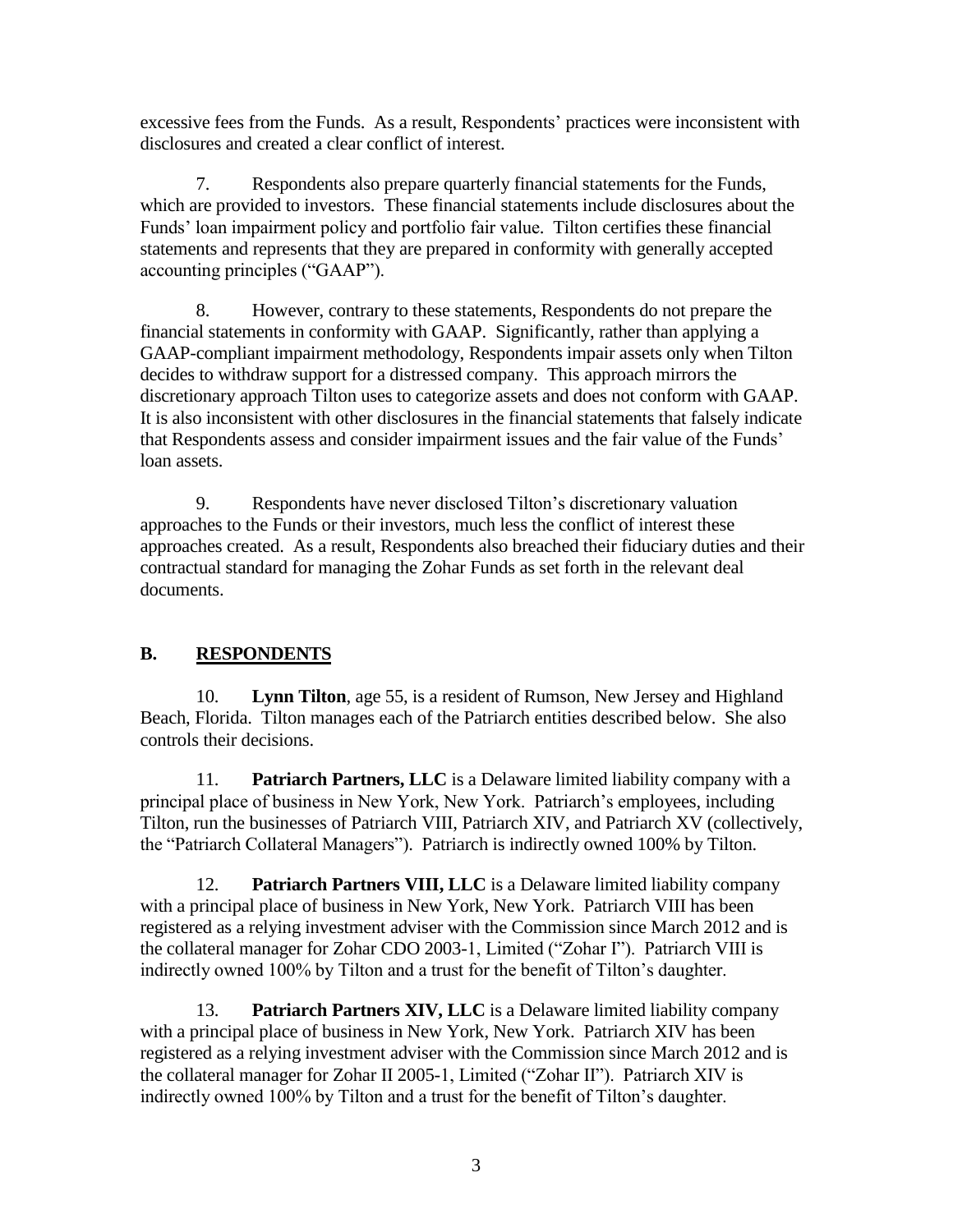14. **Patriarch Partners XV, LLC** is a Delaware limited liability company with a principal place of business in New York, New York. Patriarch XV has been registered as an investment adviser with the Commission since March 2012 and is the collateral manager for Zohar III, Limited ("Zohar III"). Patriarch XV is indirectly owned 100% by Tilton and a trust for the benefit of Tilton's daughter.

# **C. FACTS**

## Structure, Strategy, and Performance of the Zohar Funds

15. Tilton structured the Zohar Funds as CLO funds. A CLO fund is a securitization vehicle in which a special purpose entity, the issuer, raises capital through the issuance of secured notes and uses the proceeds to purchase a portfolio of commercial loans. A collateral manager, typically an investment adviser, determines what loans to purchase or originate on behalf of the CLO fund. Cash flows and other proceeds from the collateral are used to repay the investor noteholders in the CLO fund.

16. The Zohar Funds' investors invested in the Zohar CLO Funds in return for the promise of regular interest payments and the repayment of their principal on a specified maturity date. The three Zohar CLO deals have the following details:

| Name of Deal | Date of Issuance | Approximate      | <b>Maturity Date</b> |
|--------------|------------------|------------------|----------------------|
|              |                  | Principal Amount |                      |
|              |                  | of Notes         |                      |
| Zohar I      | 2003             | \$532 million    | November 2015        |
| Zohar II     | 2005             | \$1 billion      | January 2017         |
| Zohar III    | 2007             | \$1 billion      | April 2019           |

17. Each Zohar deal is governed by various deal documents, including the indenture and the collateral management agreement ("CMA"). Tilton signed each indenture and each CMA as Manager of the collateral manager.

18. The indenture describes the terms of the offering, including the maturity date of the notes, information reporting requirements, and priority of payments. The indenture also describes the rights of the parties and responsibilities of the collateral manager.

19. The CMA, a contract between the issuer and the respective Patriarch Collateral Manager, engages Patriarch VIII, XIV, or XV as the collateral manager for the deal and describes that entity's obligations and compensation.

20. The CMA for each deal allows the Patriarch Collateral Manager to select and manage the collateral to be held by the fund. Through the Patriarch Collateral Managers, Tilton used the funds raised from investors to buy or make loans to primarily private, mid-sized distressed companies (the "Portfolio Companies"). Tilton typically directed more than one of the Zohar Funds to extend loans to the same Portfolio Company.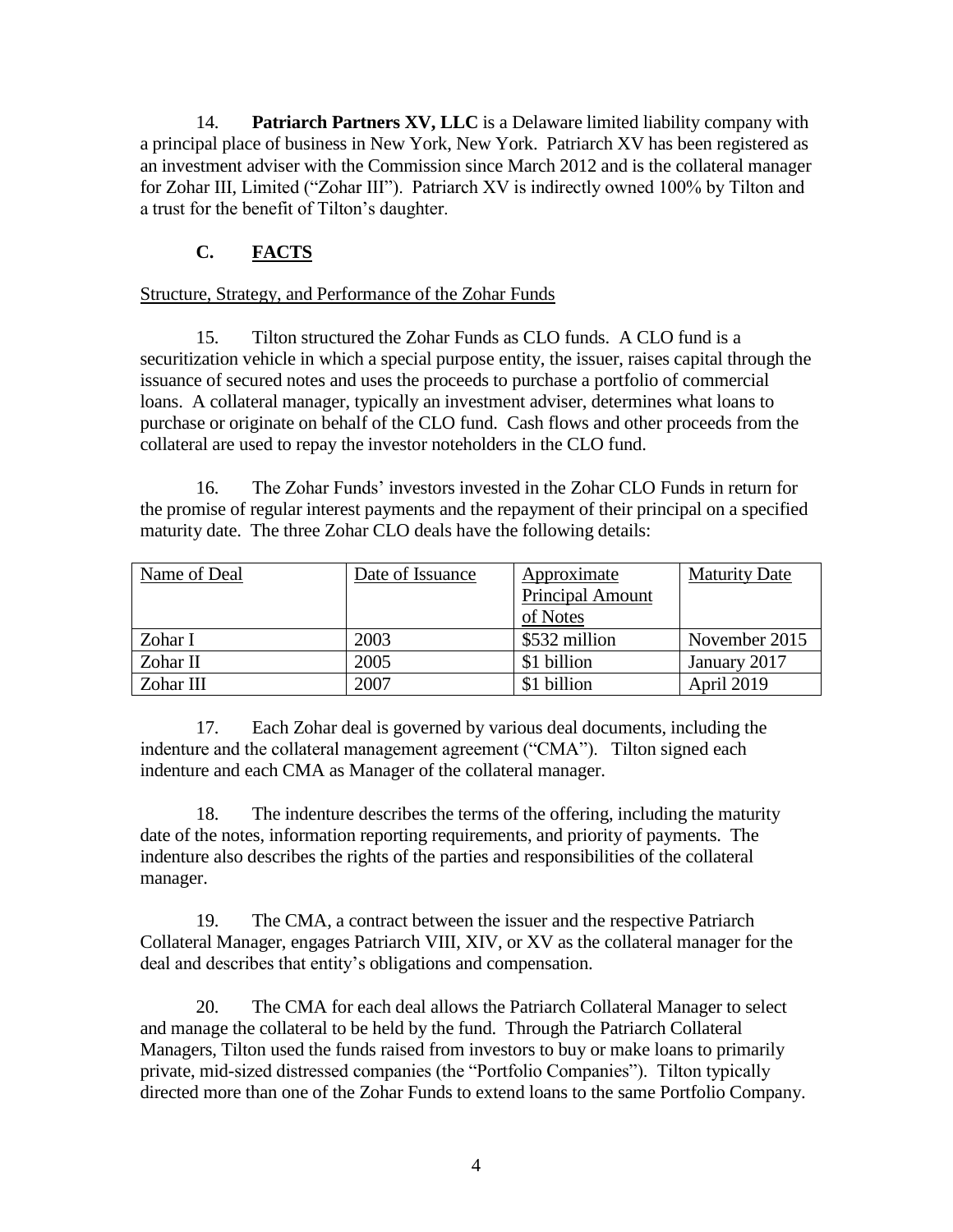Every quarter, the investors receive an interest payment, generated from the collective interest payments made by the Portfolio Companies.

21. In connection with the loans made to distressed companies, the Zohar Funds obtained equity in the Portfolio Companies. Tilton also obtained equity in many of the Portfolio Companies through other entities she owned.

22. Tilton's management strategy for the Zohar Funds is and has been to improve the operations of the distressed Portfolio Companies so that the companies can pay off their debt, increase in value, and eventually be sold for additional profit. However, the Portfolio Companies as a whole have performed worse than expected.

23. As a result, Tilton has now informed the investors in Zohar I that, without an extension on the maturity date, they will suffer significant losses when their notes in the CLO fund mature in November 2015. Because of the tremendous overlap in the investments across the three deals, any default in Zohar I would have significant ramifications for Zohar II and Zohar III as well.

## Tilton's Management and Control of the Zohar Funds and the Portfolio **Companies**

24. Tilton is the chief executive officer ("CEO") and sole principal of Patriarch Partners, LLC, which employs individuals in various roles to support the Zohar Funds.

25. Tilton and entities under her control own all of the Patriarch Collateral Managers. The Patriarch Collateral Managers have no employees of their own, but instead rely on the employees of Patriarch to conduct business. Tilton makes all significant decisions relating to management of the collateral. She also signs all transaction documents on behalf of the Patriarch Collateral Managers.

26. The Patriarch Collateral Managers are entitled to a Senior Collateral Management Fee of 1% of the amount of assets in the deal, paid quarterly, and a Subordinated Collateral Management Fee (the "Subordinated Fee") of 1% of the amount of assets in the deal, also paid or accrued quarterly. As discussed below, payment or accrual of the Subordinated Fee is dependent on the performance of a valuation test.

27. Entities controlled by Tilton hold preference shares in the Zohar Funds. Distributions on those preference shares are also contingent on the outcome of the valuation test.

28. Tilton actively manages the business of the Portfolio Companies. She hires and fires their senior employees and provides input on their major operating decisions. Tilton requires that the companies report regularly to her regarding their financial condition and business prospects. Tilton is the CEO of some of the Portfolio Companies. In other instances, Tilton is the sole manager of the Portfolio Companies that are LLCs.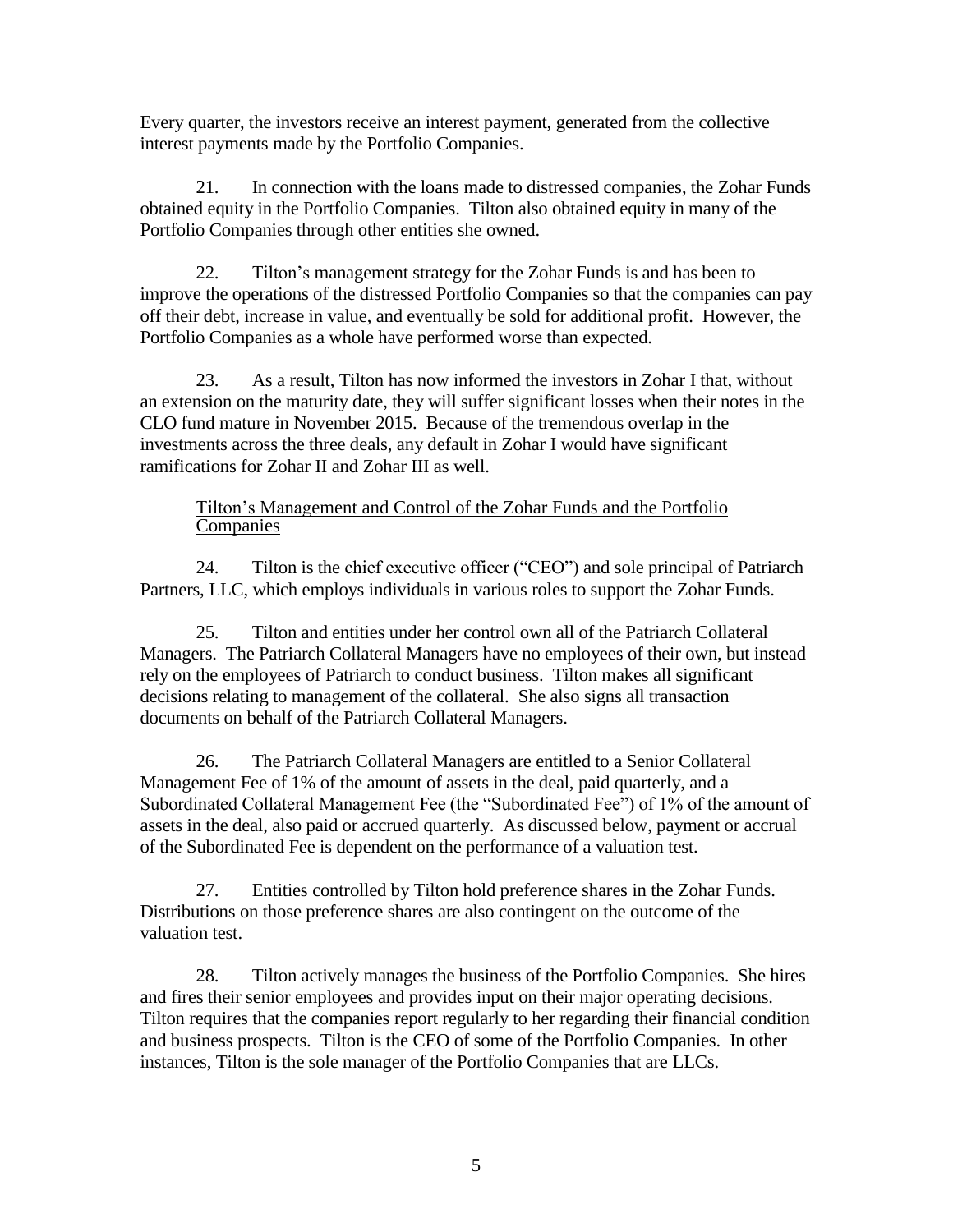#### **Tilton Is Improperly Valuing Fund Assets and Improperly Collecting the Subordinated Fee and Other Payments.**

#### The Purpose, Calculation, and Publication of the OC Ratio Test

29. The indenture for each of the Zohar CLOs contains certain numeric tests that must be met on a monthly basis. If those tests are not met, the indenture outlines certain consequences, which include increased rights by the investors to control the fund and/or remove the collateral manager, and elimination of the Funds' obligations to pay the Subordinated Fee. Failure of these tests also changes the waterfall distribution for each Fund, such that investors receive earlier repayments on their principal.

30. One of those tests is the Overcollateralization Ratio (the "OC Ratio") test. The OC Ratio is a numeric formula that, in this case, divides the total value of the loans the relevant Zohar Fund has made to Portfolio Companies by the outstanding principal balance of the notes due to the Fund's investors.

> Value of Funds' Loan Assets OC Ratio = CLO Investors' Principal

31. The higher the OC Ratio, the greater the cushion between the value of the Fund's collateral and the principal amount of investors' notes. As the numerator and denominator in the OC Ratio approach the same level, the chance of an investor suffering losses in its principal grows.

32. The OC Ratio test is satisfied if the resulting percentage is at least equal to the threshold percentage defined in the indenture. For the three Zohar Funds, that percentage varies, ranging from 105% to 112%. If the OC Ratio falls below these levels, then the consequences outlined in the indenture would be triggered. Patriarch consistently monitors the OC Ratio test percentage. However, based on Tilton's inputs, the OC Ratio test has never failed, despite the substantial decline in value of the Zohar Funds' assets.

33. Under the terms of the indentures, the trustee for each of the Zohar Funds is required to prepare and distribute a monthly report to noteholders that contains various information about the fund and its assets, including the outstanding balance of the notes, interest received, a description of the loans in the portfolio, and the outcome of tests relating to the collateral, including the OC Ratio test.

34. The indenture for each Zohar CLO also requires the collateral manager to categorize each loan that the fund makes or acquires. The category of each asset, which is published in the trustee reports, determines its value for calculating the numerator of the OC Ratio. Therefore, a change in categorization of an asset results in a change to the ratio.

35. In the case of Zohar I and Zohar II, asset categories are numbered 1 through 4. Category 4 assets are the strongest and are typically valued at the principal amount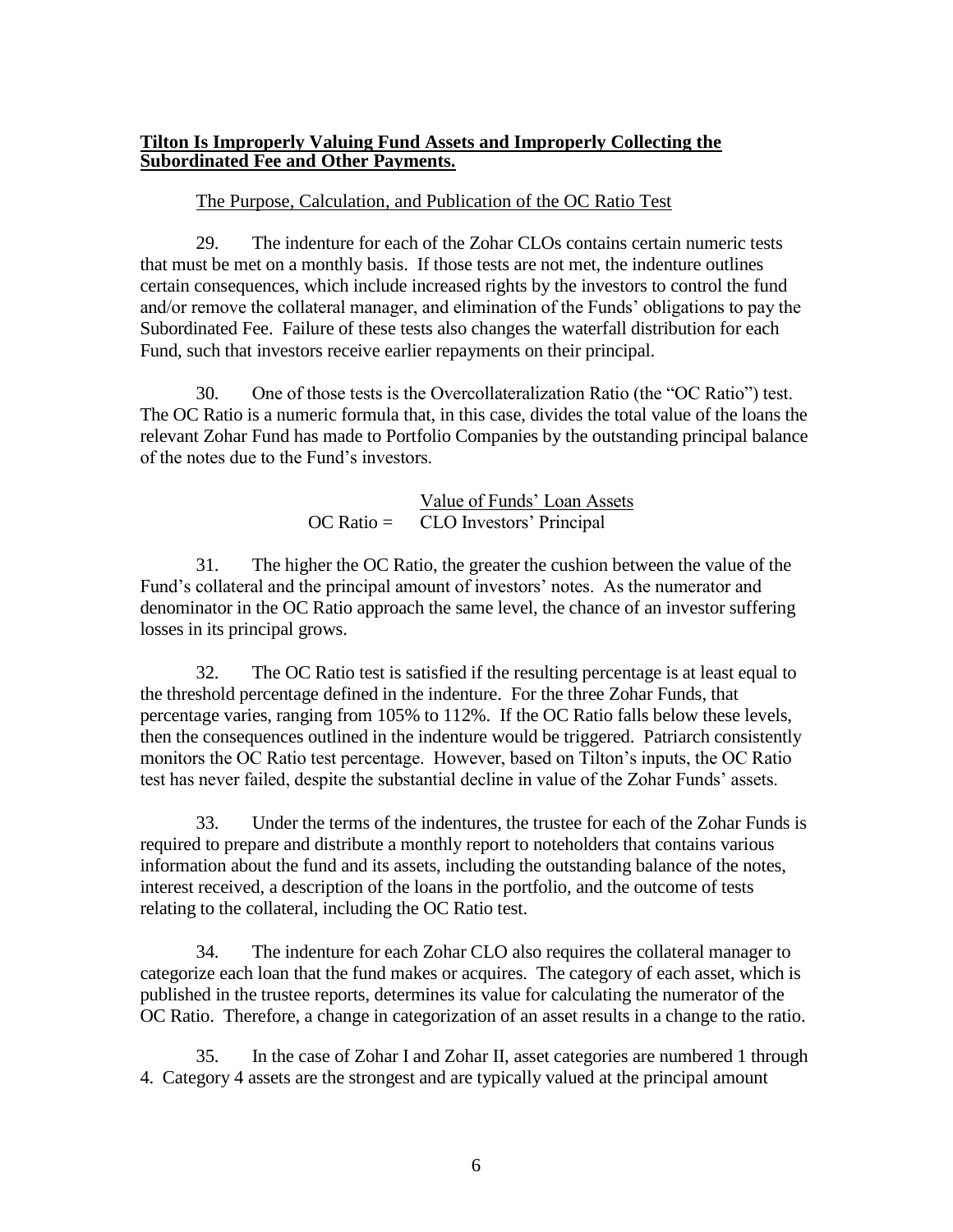outstanding on the loan to the Portfolio Company. Category 1 assets are the weakest and are valued at a lower amount.

36. For Zohar III, the numeric category designations were replaced with just two categories: "Defaulted Investment" and "Collateral Investment." These are equivalent to Categories 1 and 4, respectively.

## Tilton's Control Over Improper Asset Categorizations

37. Each indenture contains a very specific definition for each asset category. Under the Zohar I and II indentures, an asset may be categorized as a Category 4 only if it meets specific criteria, most notably that the asset is "Current." A loan is "Current" when it is not "Non-Current." A "Non-Current" loan is a "Defaulted Obligation" which has "previously deferred and/or capitalized as principal any interest due." A "Defaulted Obligation" is a loan "with respect to which a default as to the payment of principal and/or interest has occurred (without regard to any applicable grace period or any waiver of such default) but only so long as such default has not been cured."

38. The Zohar III indenture approaches categorization slightly differently, but the result is the same. Under the Zohar III indenture, a loan is a "Defaulted Investment" when "a default as to the payment of principal and/or interest has occurred, but only so long as the default has not been cured."

39. Based on these contractual definitions, the assets in the Zohar Funds should be reclassified as Category 1 or Defaulted Investments when they are no longer Current, i.e., when the Portfolio Company has failed to make interest payments and has not cured these non-payments.

40. However, instead of following the definitions set forth in the indentures, Tilton has consistently and intentionally used her own discretion to determine how an asset should be categorized. Respondents do not lower an asset's valuation category unless and until Tilton decides that she will no longer "support" the Portfolio Company. By "support," Tilton means that she will continue to provide financial and managerial support to the Portfolio Company.

41. Loans originated or acquired by the Zohar Funds were generally initially assigned the highest valuation category -- a Category 4 or Collateral Investment. Over the life of the Funds, Respondents have recategorized a Portfolio Company's loans as a Category 1 or Defaulted Asset only if and when Tilton decided she would no longer "support" the Portfolio Company.

42. As a result of Tilton's discretionary approach to the categorization of the collateral, she has classified very few Portfolio Companies as a Category 1 or Defaulted Asset at any point. For example, as of January 2014, out of 122 loans in the Zohar II portfolio, only 16 were classified as Category 1. The same pattern exists over the life of all three Zohar Funds.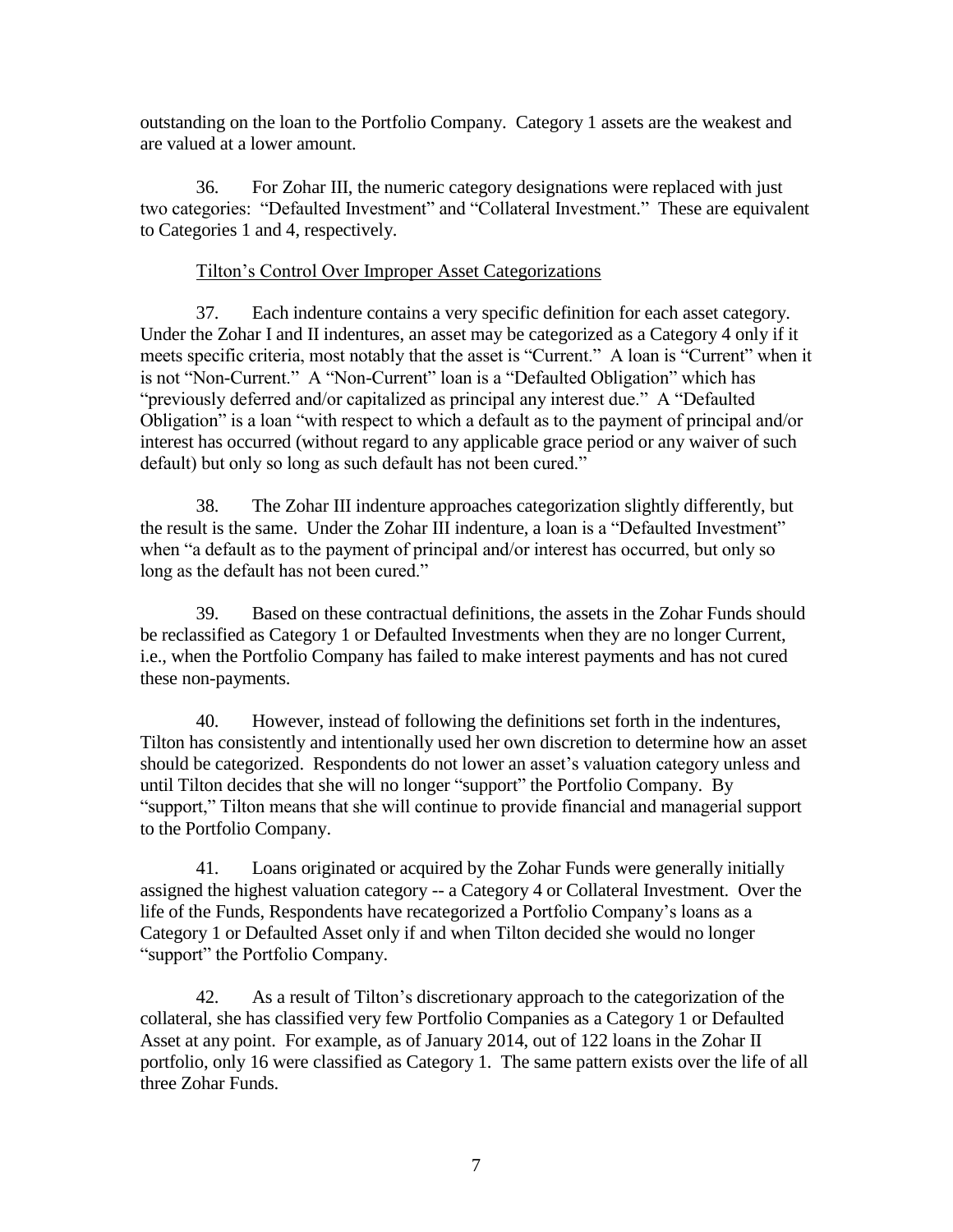#### Consequences of Tilton's Improper Categorization

43. Had Tilton followed the methodology for categorization set out in the indenture, the number of Category 1 or Defaulted Investments reported in the monthly trustee reports would have looked very different. In fact, many Portfolio Companies had large sums of unpaid interest, beginning by at least 2008. Certain Portfolio Companies have failed to pay as much as 90% of the interest that they owe to the Zohar Funds, yet remain classified as a Category 4 or a Collateral Investment.

44. Had Respondents appropriately classified the Zohar Funds' assets, Zohar II and Zohar III would have failed the OC Ratio test by at least the summer of 2009. Tilton's approach allowed Respondents to collect or accrue almost \$200 million in Subordinated Fees and preference share distributions to which she was not entitled.

45. Moreover, investors were not informed about the decline in value of the Funds' assets, regardless of whether the changes caused the OC Ratio test to fail.

## Tilton's Control Over Interest Payments By Portfolio Companies

46. Tilton has been aware of the interest payments made by the Portfolio Companies and their financial condition since the Funds' inceptions. Tilton regularly receives a quarterly interest projection, in which she is notified of the amount of interest on loans a company expects to pay that quarter.

47. Numerous emails show Tilton directing the amount of interest that a Portfolio Company should pay, which may or may not equal the amount that the company wishes to pay. For example, in a 2011 email chain, a Patriarch employee asked Tilton for guidance on interest payments from several different companies. In response, Tilton directed that one company should pay \$50,000, one company should pay \$142,000, and one should pay \$12,800. None of these amounts matched the amount of interest due on the loans to these Portfolio Companies.

48. Tilton makes the ultimate decision on when to accept less than the contractual rate of interest from the Portfolio Companies.

## Investors Do Not Know About Tilton's Approach

49. Respondents have not at any time disclosed Tilton's discretionary approach to categorization to the Funds or their investors. They have not disclosed that they fail to consider past due interest when conducting categorization analyses and performing the OC Ratio test. Investors have not been told that the OC Ratio test would have failed at various points if Tilton had performed the categorization analyses in the method anticipated by the indentures.

50. Other parties to the transaction were similarly unaware of Tilton's approach. For example, an email from an employee at the trustee to a Patriarch employee questions why there are "multiple uncollected interest payments for Zohar II and III for assets we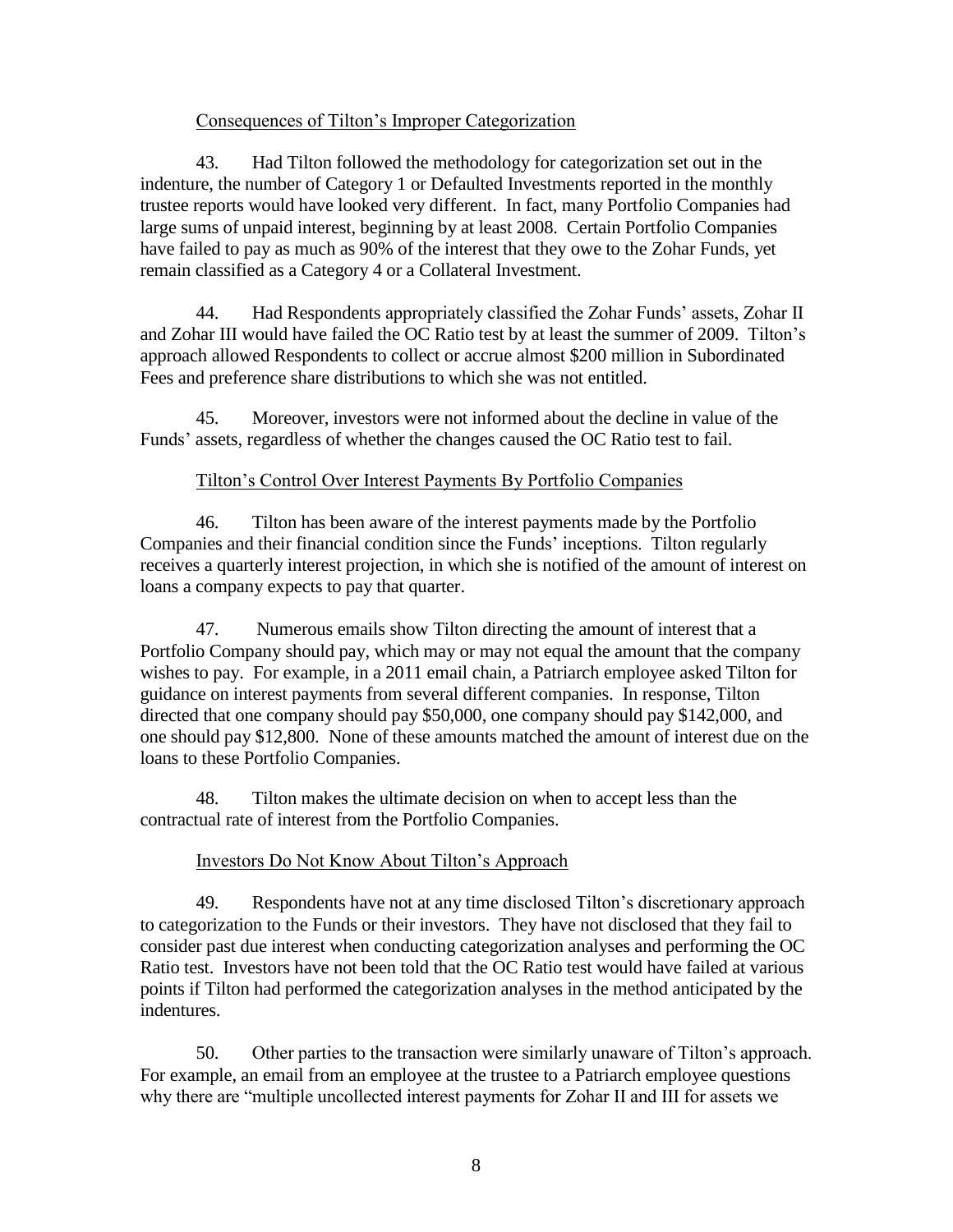have flagged as Performing." Similarly, a rating agency employee emailed in 2010, inquiring why certain Portfolio Companies were not considered defaulted in light of unpaid interest. At the time the investments were structured, the insurer for certain of the Fund investments described its understanding of the meaning of Category 4 as "[c]ompanies will pay current interest and most will have an amortization schedule. . . ." Respondents also have not provided information to any of these parties about Tilton's actual, discretionary categorization approach.

51. Respondents' approach to categorization, and the resulting impact on the OC Ratio test, were important to investors and rendered statements about asset categories and OC Ratio test results false or misleading. Respondents' discretionary approach to categorization, which was contrary to disclosures made, also represents a fraudulent and deceptive scheme, practice, and course of business.

#### **Tilton and the Patriarch Entities Breached Their Fiduciary Duties and Failed to Meet Their Contractual Standard of Conduct in Disclosing Their Conflict of Interest**

The Patriarch Collateral Managers Are Fiduciaries and Have Agreed to a Contractual Standard of Conduct

52. Patriarch, the Patriarch Collateral Managers and Lynn Tilton all acted as investment advisers to the Zohar Funds they managed. As such, they owed fiduciary duties to these Funds.

53. In addition, the CMA defines a contractual standard of conduct required by the collateral manager. Specifically, the CMA requires that the relevant Patriarch Collateral Manger, "in rendering its services as Collateral Manager use reasonable care and the same degree of skill and attention . . . exercised by institutional investment managers of national standing generally in respect to assets of the nature and character of the Collateral and for clients having similar investment objectives and restrictions."

## Tilton and Her Entities Have Not Disclosed The Facts Giving Rise To A Conflict Of Interest

54. Tilton's undisclosed approach to categorization creates a significant conflict of interest. Respondents are making decisions in a way that allows Respondents to collect more money from the Funds and retain absolute control over their management, regardless of the performance of the Funds' assets.

55. As noted above, Tilton decides when to accept less than the full interest due from Portfolio Companies. Tilton also determines the categories for portfolio assets. As long as Tilton follows her self-designed approach to categorization, which gives her absolute discretion, Respondents can keep classifying assets in the highest valuation categories and prevent triggering the consequences for failure of the OC Ratio test. In light of these consequences, Tilton's conflict of interest is and has at all times been material.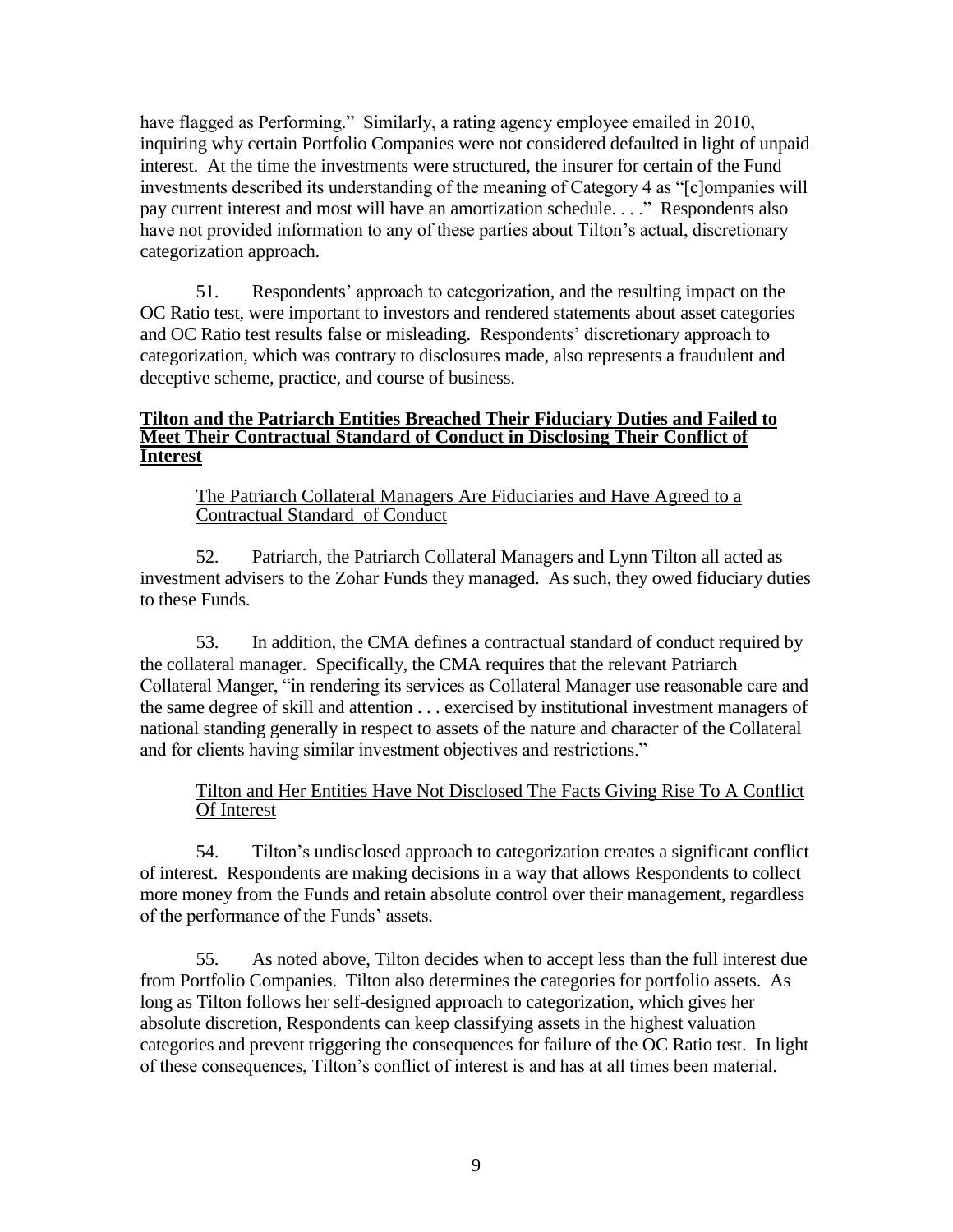56. In breach of their fiduciary duties and contractual standard of conduct, Patriarch, Tilton, and the Patriarch Collateral Managers have not disclosed Tilton's actual method of categorization or the conflict of interest that arose from use of that method. They also have not given the Funds or investors a choice as to whether to consent to this conflict.

## **The Zohar Funds' Financial Statements Are Also False and Misleading.**

#### Preparation of the Financial Statements

57. Each of the Zohar Funds is required under the terms of the indenture to provide GAAP-compliant financial statements on a quarterly basis. These financial statements are prepared by Patriarch's accounting department, approved by Tilton on behalf of the Patriarch Collateral Managers, and then provided to the trustee, which makes them available to investors. Information in the financial statements about the value of the Funds' assets was important to investors.

58. Each financial statement contains a cover page and certification, signed by Tilton. The certification provides, in part, that the balance sheet and income statements provided are prepared in accordance with U.S. GAAP. Tilton also certifies that she has reviewed the balance sheet and income statements and that those documents fairly present the financial position of the relevant Zohar Fund in all material respects.

59. Since the inception of the Zohar Funds, Tilton has signed about fifty of these certifications on behalf of the relevant Patriarch Collateral Manager, each time attesting to the GAAP compliance and fair presentation of the financial statements.

60. However, the financial statements are not GAAP-compliant, nor do they present a fair picture of the Zohar Funds' financial conditions.

#### Misleading Information Relating to Asset Value and Impairment

61. Loans to Portfolio Companies are recorded on the Zohar Funds' financial statements at cost and make up the vast majority of assets on the balance sheet, with a corresponding payable to investors in the Zohar Funds.

62. Under GAAP, a loan is impaired, and must be measured for impairment when, based on all available information, it is probable that the creditor will be unable to collect all amounts due for interest and principal based on the contract with the debtor.

63. Patriarch did not analyze the Zohar Funds' loan assets for impairment in accordance with GAAP or follow this required impairment methodology.

64. At Tilton's direction, Patriarch does not write down loans for impairment purposes but, instead, writes them off if and when Tilton determines that she will no longer support a Portfolio Company.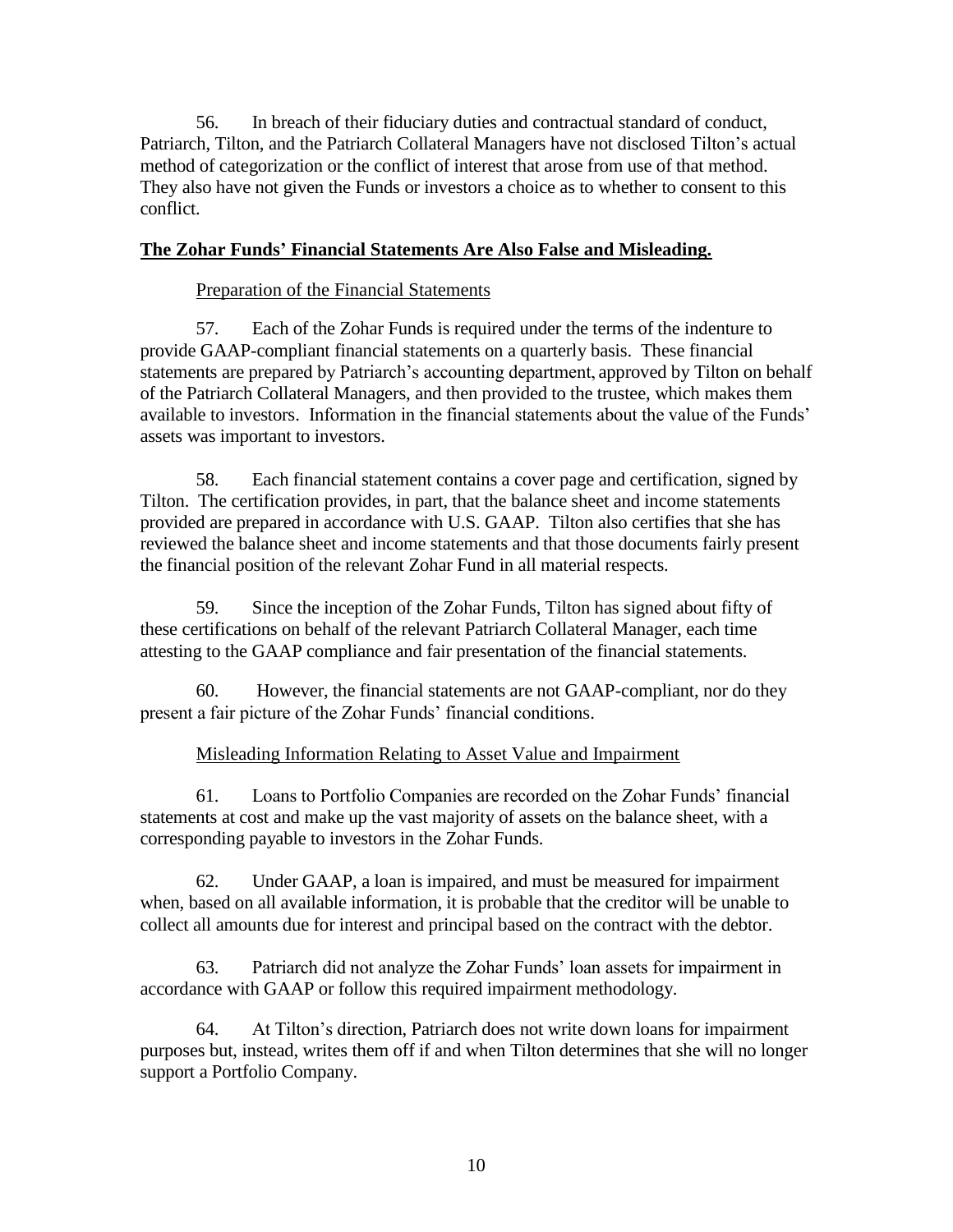65. The impairment decision is driven by Tilton's categorization—when she decides to change the category of an asset from a 4 to a 1, that asset will be impaired in the financial statements.

66. Even though Patriarch does not conduct an impairment analysis that complies with GAAP, Respondents tell investors that it does. For example, under the heading "Carrying Value of Collateral Debt Obligations" in the footnotes to the Zohar II financial statements, the financial statements disclose:

In the event the Company's expected realization of principal under a [loan asset] is impaired, such that the anticipated future collections are determined to be less than the carrying value of the loan, the Company will record an impairment loss equal to the amount of the anticipated shortfall and will thereafter carry the loan at the reduced amount.<sup>1</sup>

67. However, Patriarch has no procedures in place to analyze future collections and no such analysis occurred.

68. This disclosure is misleading because it tells investors that assets would be analyzed for impairment, including an assessment of anticipated collections. Further, all loans that were modified to provide a concession to a Portfolio Company that was under financial duress should have been identified and measured as impaired in the Zohar Funds' financial statements. Instead, as with categorization, Tilton decided when an asset was impaired using her own discretion and did not communicate this approach to investors.

Misleading Disclosures Regarding Fair Value of Loans

69. The footnotes to the Zohar Funds' financial statements also were and are misleading in their disclosure of how loan assets are valued.

70. These footnotes have consistently stated that the fair value of the loans in the portfolio is approximately equal to their carrying value on the balance sheet. This statement is unsupportable and misleading.

71. The footnotes have also consistently and misleadingly disclosed that, "[f]or substantially all of the" loans, "fair values are based on estimates using present value of anticipated future collections or other valuation techniques."

72. In reality, there was never any analysis of present value of anticipated future collections, and no analysis at all was conducted to determine fair value. Instead, at Tilton's direction, Patriarch at all times carried these assets at cost unless and until Tilton decided to stop supporting the relevant Portfolio Company.

73. Because Patriarch did not conduct fair value analyses, there was never any basis for the affirmative assertion that cost and fair value were the same. Moreover, these

 1 The financial statements for Zohar I and Zohar III contain similar disclosures.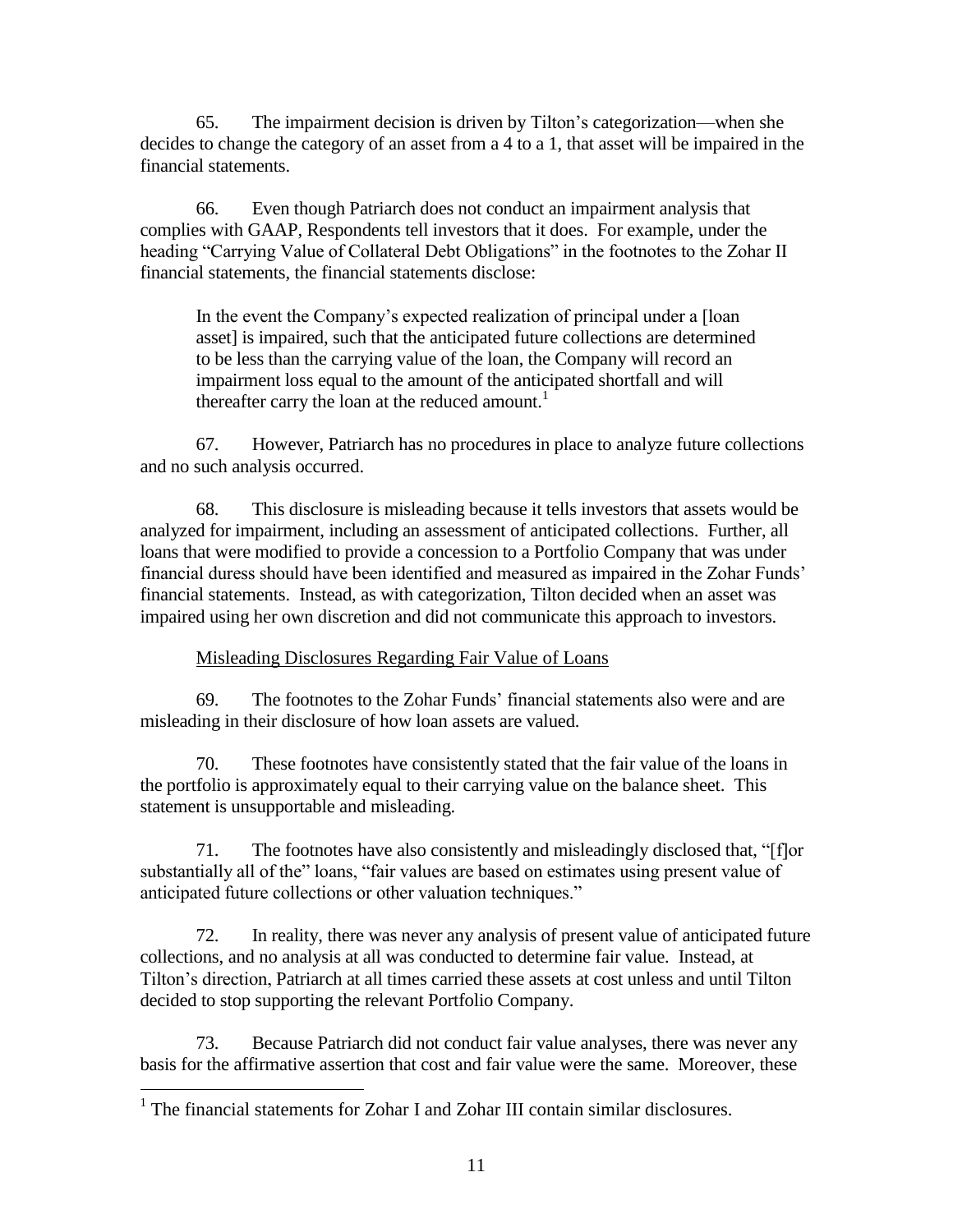disclosures indicate that Patriarch does conduct an analysis of the reported fair values, which is not true.

# E. VIOLATIONS

74. As a result of the conduct described above, Respondents willfully violated Sections 206(1), 206(2), and 206(4) of the Advisers Act, which prohibit fraudulent conduct by an investment adviser.

75. As a result of the conduct described above, Respondents willfully violated Advisers Act Rule 206(4)-8, which prohibits fraudulent conduct by advisers to "pooled investment vehicles" with respect to investors or prospective investors in those pools.

76. As a result of the conduct described above, Patriarch alternatively willfully aided and abetted and caused violations of Sections 206(1), 206(2) and 206(4) of the Advisers Act and Rule 206(4)-8 promulgated thereunder, by Tilton and the Patriarch Collateral Managers.

# **III.**

In view of the allegations made by the Division of Enforcement, the Commission deems it necessary and appropriate in the public interest that public administrative and cease-and-desist proceedings be instituted to determine:

A. Whether the allegations set forth in Section II hereof are true and, in connection therewith, to afford Respondents an opportunity to establish any defenses to such allegations;

B. What, if any, remedial action is appropriate in the public interest against Respondents pursuant to Sections 203(e) and 203(f) of the Advisers Act including, but not limited to, disgorgement and civil penalties pursuant to Section 203 of the Advisers Act;

C. What, if any, remedial action is appropriate and in the public interest against Respondents pursuant to Section 9(b) of the Investment Company Act including, but not limited to, disgorgement and civil penalties pursuant to Section 9 of the Investment Company Act; and

D. Whether, pursuant to Section 203(k) of the Advisers Act Respondents should be ordered to cease and desist from committing or causing violations of and any future violations of Sections 206(1), 206(2) and 206(4) of the Advisers Act and Rule 206(4)-8 promulgated thereunder, whether Respondents should be ordered to pay a civil penalty pursuant to Section 203(i) of the Advisers Act and Section 9(d) of the Investment Company Act, and whether Respondents should be ordered to pay disgorgement pursuant to Section  $203(i)$  and  $203(k)(5)$  of the Advisers Act and Section 9(e) of the Investment Company Act.